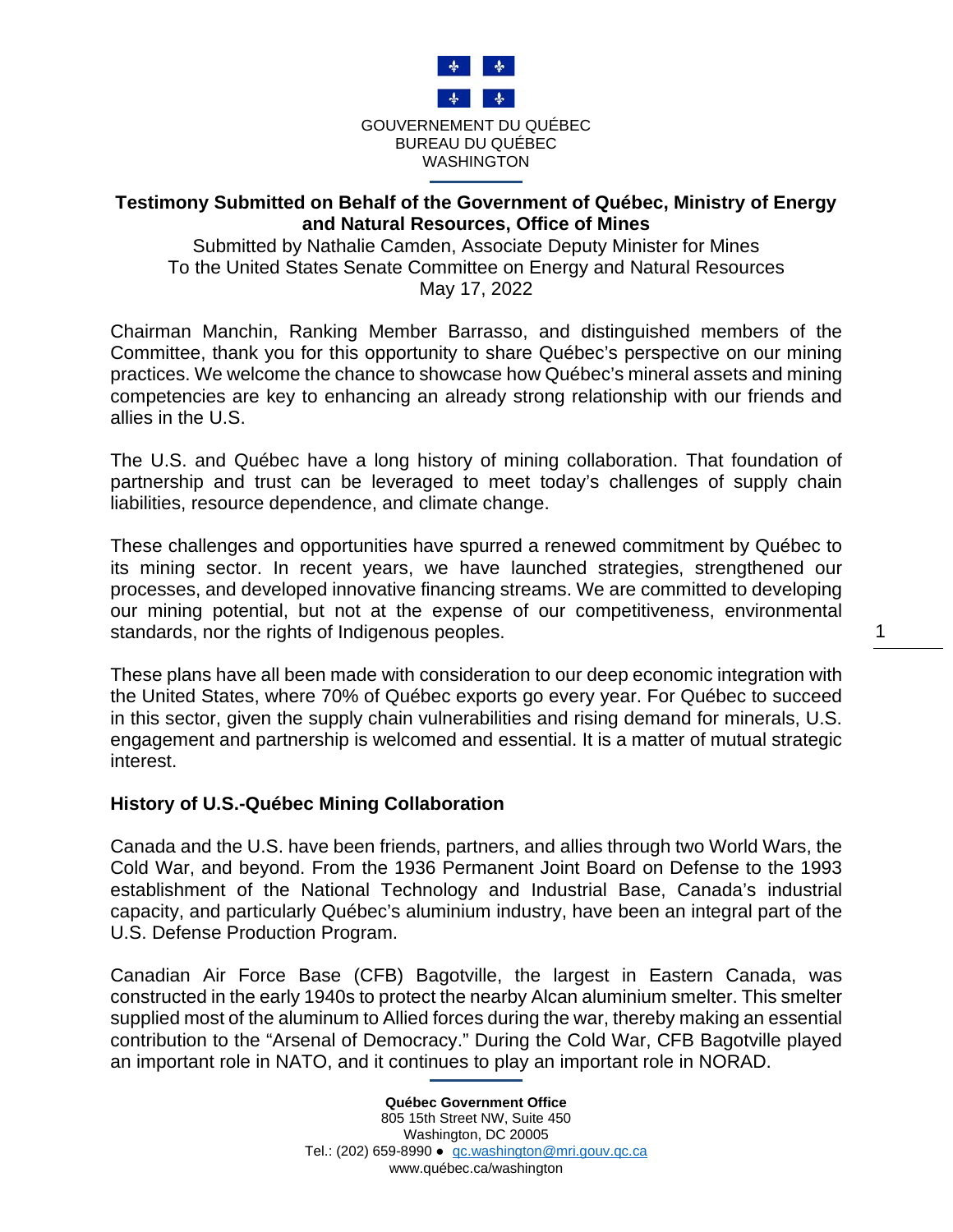

Right now, thanks in large part to our abundant hydropower resources, Québec's supplies 60% of North American aluminum. Nine of ten Canadian aluminum smelters are in Québec. As such, Québec stands out as a stable and reliable source of high quality, sustainably produced, aluminium. It is used extensively in U.S. defense industries as well as in the civilian automotive industry, aerospace, and in other key value chains.

This history is more important now than ever, in the face of new national security threats that demand similar levels of cross-border collaboration. As Canada is one of the few countries considered a domestic source under the Defense Production Act Title III, Québec stands ready to partner with the United States. Together, we can address strategic vulnerabilities in our current critical resource import structures, while securing the surrounding North American critical infrastructure for processing.

#### **Provincial Jurisdiction over Natural Resources: Minerals**

In the Canadian federation, provinces have the ultimate jurisdiction over natural resources, including mineral and metal resources. The Québec Office of Mines' 200 experts collect new data on our geology and resources. This data, which has been accumulated over the last century, is made available through an open-access database and interactive map. The Office's industry-focused team helps companies sustainably develop their projects, in accordance with domestic and global regulations and standards. Finally, the Office of Mines is rounded out by a team of regulatory experts focusing on mining site rehabilitation and permit delivery.

This provincial jurisdiction and the renewed focus on our resource potential have resulted in a substantial mining footprint. In 2021, the Fraser Institute recognized Québec as the  $6<sup>th</sup>$  most attractive mining jurisdiction in the world. Québec currently has 22 active mines, three mines in care and maintenance, and 33 mining projects. Major world players, such as Rio Tinto, Glencore, ArcelorMittal, Newmont, Agnico Eagle, Allkem, and BHP Billiton, as well as new emerging producers like Sayona Québec, Nemaska Lithium, and Nouveau Monde Graphite, are all active in Québec.

Mining is only expected to expand, as Québec has the most diversified subsoil in Canada, in terms of mineral resources and richness. Here are a few nuggets on what you need to know about mining in Québec. Québec is:

- Home to the largest known lithium (spodumene) reserve in Canada and almost half of Canadian lithium projects;
- The world's second-largest producer of niobium and the only producer in the northern hemisphere;

**Québec Government Office** 805 15th Street NW, Suite 450 Washington, DC 20005 Tel.: (202) 659-8990 · [qc.washington@mri.gouv.qc.ca](mailto:qc.washington@mri.gouv.qc.ca) www.québec.ca/washington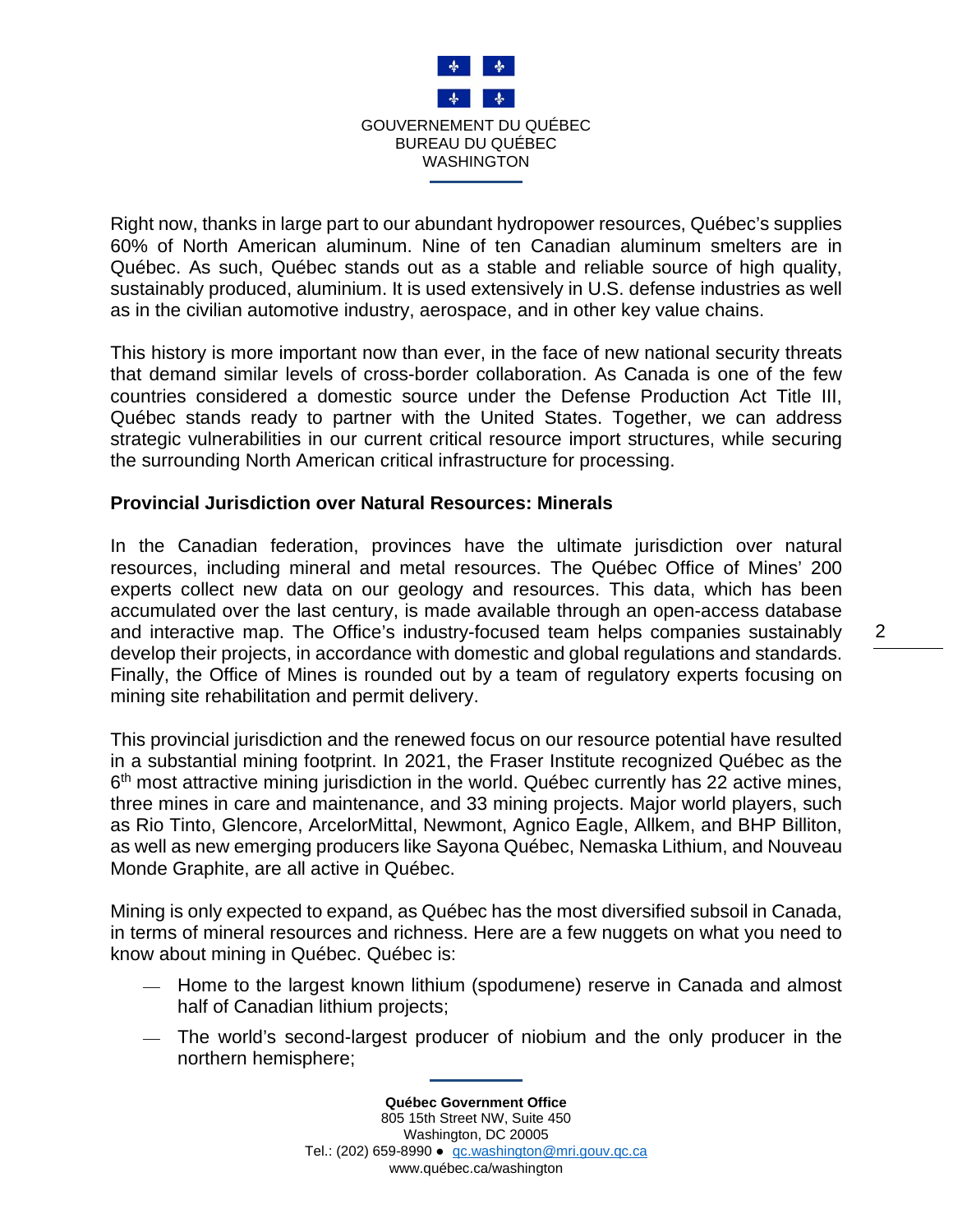

- $-$  Second in Canada for nickel production and third for copper;
- One of the rare jurisdictions in the world with all the minerals required to manufacture batteries, namely lithium, nickel, cobalt, graphite, and manganese, in addition to many aluminum smelters.

Following the release of the 2018 U.S. Geological Survey list, Québec determined we were a source of no less than 25 out of the 40 minerals deemed critical and strategic by the United States. These findings prompted our government to launch a new strategy to develop our mineral potential. The [Québec Plan for the Development of Critical and](https://cdn-contenu.quebec.ca/cdn-contenu/ressources-naturelles/Documents/PL_critical_strategic_minerals.pdf?1604003187)  [Strategic Minerals](https://cdn-contenu.quebec.ca/cdn-contenu/ressources-naturelles/Documents/PL_critical_strategic_minerals.pdf?1604003187) was thus published in October 2020. It was the first plan of its kind released in Canada, at any level of government. The Plan sets the government's priorities and covers all aspects, from exploration to recycling. It has sparked great interest internationally.

To maximize the economic benefits related to the extraction, processing, and recycling of these minerals, the government has provided funding for this Plan. The Plan includes financial support of CA\$130 million (US\$100 million), with more than CA\$32 million (US\$25 million) already appropriated. There is also an ongoing focus on investments in transportation and communications infrastructure, specifically fiber optics, to both support remote populations and grow the mining ecosystem.

In addition to this Plan, our government actively engaged with USGS leadership to reaffirm Québec as a strategic supplier of these minerals to the United States. To that end, our Minister of Energy and Natural Resources, Jonatan Julien, came to Washington in September 2019, where he and then-USGS director James Reilly signed a joint letter of intent to strengthen scientific and technical collaboration between Québec and the United States in geological studies, the evaluation of mineral potential, and the dissemination of geological information.

As the demand for these minerals has grown alongside demand for electric vehicles (EVs) and their batteries, Québec developed a complementary battery strategy. This strategy focuses on building a highly efficient and traceable North American supply chain from mine to wheel. Québec's expertise, clean energy, mineral resources, and our proximity to the U.S., best position to support our closest neighbors in this evolving sector.

Now considering the 2022 USGS list, Québec produces or has the potential to develop 46 of the 50 minerals deemed critical and strategic by the United States. Québec will continue to advance collaboration in this sector through the aforementioned agreement with USGS, direct ties with the Government of Canada under the Joint Action Plan on

> **Québec Government Office** 805 15th Street NW, Suite 450 Washington, DC 20005 Tel.: (202) 659-8990 ● [qc.washington@mri.gouv.qc.ca](mailto:qc.washington@mri.gouv.qc.ca) www.québec.ca/washington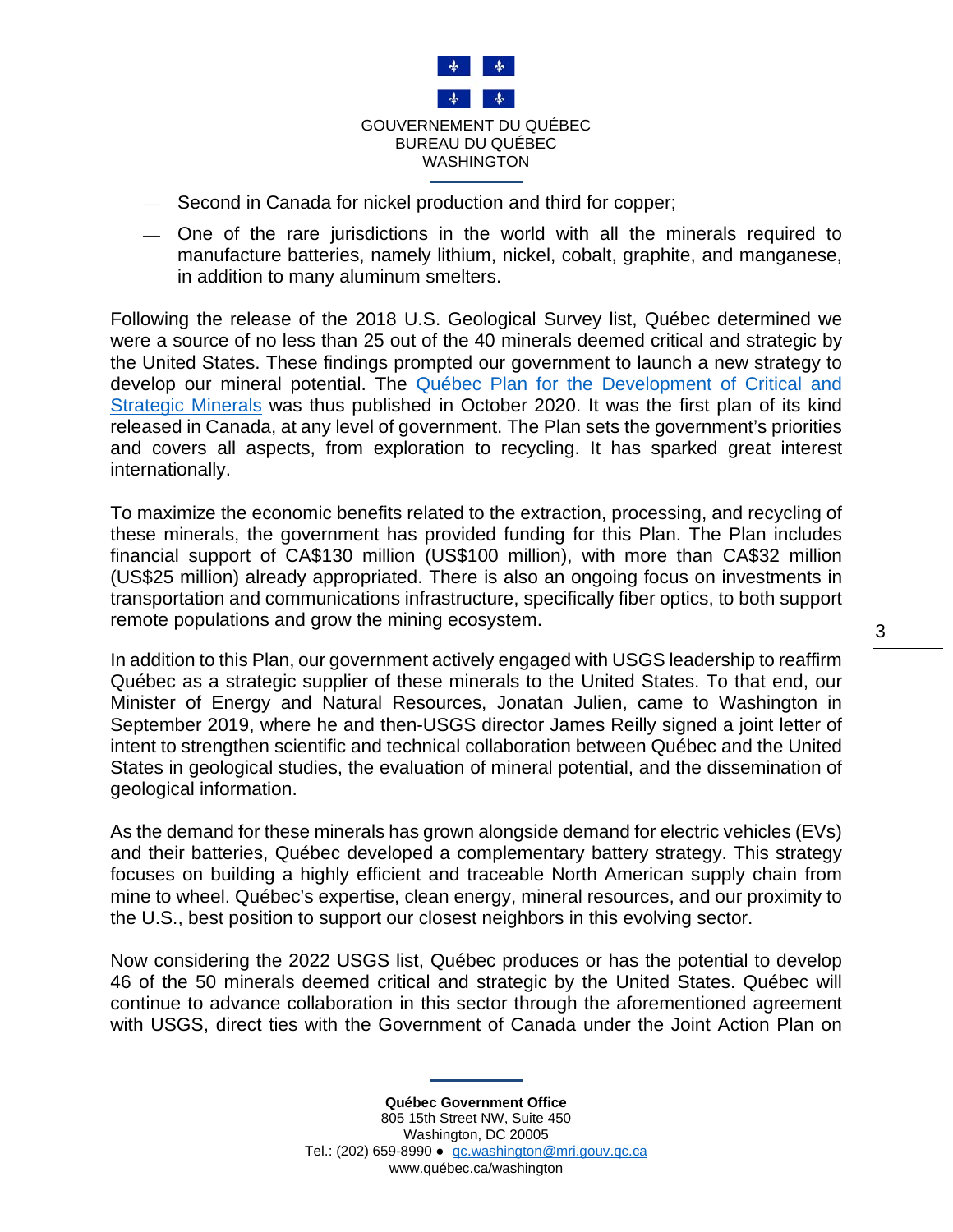

Critical Minerals Collaboration, and partnerships with the National Mining Association, SAFE, and the Battery Materials & Technologies Coalition.

#### **Provincial Jurisdiction over Natural Resources: Energy**

Provincial jurisdiction also extends to energy resources, which is critical to this conversation considering the energy intensity of mining and different parts of the battery supply chain.

Québec is the fifth largest producer of hydropower in the world. 99.8% of our electricity comes from renewable, clean, and reliable energy sources. In Québec, the cost of electricity is 30% lower than in other G7 countries, with special rates available for the industrial sector. This energy source is immune to the price volatilities creating waves in the United States and Europe following Russia's invasion of Ukraine.

It is worth noting that Québec has been working to export hydroelectricity to the Northeastern U.S. to combat this price volatility, decrease emissions and use our respective resources more efficiently. The New England Clean Energy Connect and the Champlain Hudson Power Express transmission lines are poised to be the largest crossborder clean energy projects constructed following the passage of the Bipartisan Infrastructure Law – with the potential of two-way electron flows and economic savings for consumers. The stronger our grid interconnections, the stronger the foundation laid for our mining and battery sectors.

Whether it is being utilized here in the U.S. or in Québec, this energy infrastructure is essential for developing a mining industry that is profitable, sustainable, and globally competitive. In Québec, hydropower can ensure stability for companies, while also substantially lowering the carbon footprint of their operations. One Québec mining company, Nouveau Monde Graphite, partnered with the U.S. company, Caterpillar, to develop electric mining equipment for the world's first ever fully electric open-pit mine. Québec's electricity grid, which has a current carbon intensity of around 26 grams of CO2 equivalent per kilowatt-hour, makes that possible.

This is true for the midstream as well. Our government is committed to growing our mining sector to support battery production, but while ensuring it does not undermine our greenhouse gas (GHG) emissions reduction goals. To enable these secure and clean grid interconnections, Québec has been developing the previously mentioned battery cluster in areas with existing industrial power infrastructure, like the town of Bécancour, a mere 90 miles north of Jay Peak, Vermont or 115 miles west of Jackman, Maine.

### **Government Regulation in the Mining Sector**

**Québec Government Office** 805 15th Street NW, Suite 450 Washington, DC 20005 Tel.: (202) 659-8990 ● [qc.washington@mri.gouv.qc.ca](mailto:qc.washington@mri.gouv.qc.ca) www.québec.ca/washington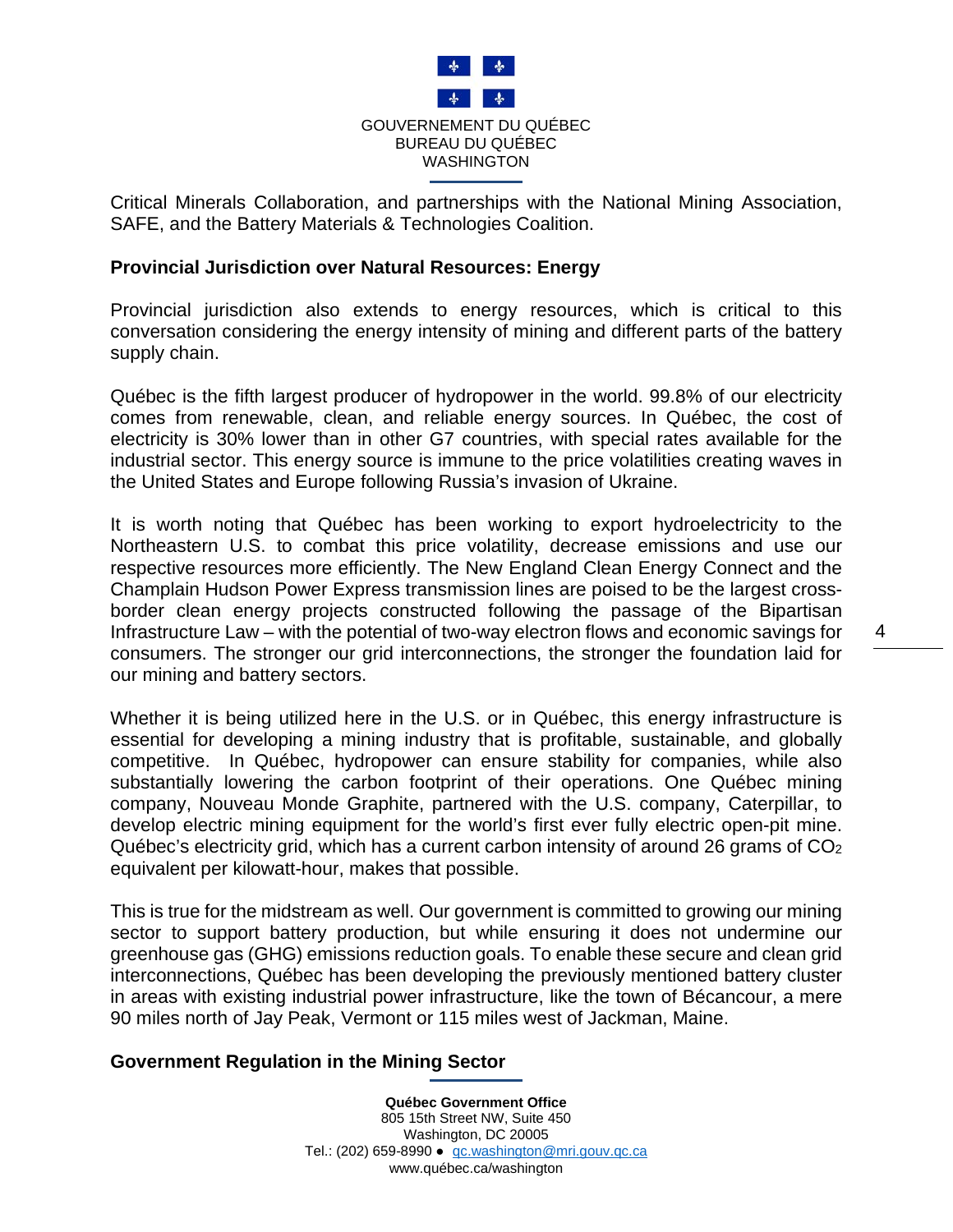

Carrying out an investment project in Québec obviously requires permits and authorizations. Our government has prioritized streamlining these processes while increasing social acceptability, environmental protection, and transparency on the front end of project development. The modernization of Québec's Mining Act and the launch of the Permits Coordination Office are two essential strides towards meeting these goals.

Between 2004 and 2019, our government reformed the Mining Act to reduce the cost of administrative formalities on Québec businesses by approximately 31.5%. Furthermore, last year we amended the Mining Act to reduce red tape for companies during the development of their mining projects. Following this passage, nine measures concerning the mining sector were adopted, generating substantial savings for industry.

The Permits Coordination Office was created to ensure better management of administrative delays in the allocation of rights and authorizations. Its mission is to work interdepartmentally and more efficiently without reducing requirements. This Office offers personalized support to optimize the permitting process. In the past year, the Office helped reduce the average time for issuing targeted authorizations by 42% compared to the ministry's previous processing standard in 2019-2020.

### **Social Acceptability and Sustainable Development in Québec**

Social acceptability and sustainable development are an integral part of natural resources development in Québec. Several tools and environmental regulations are in place to minimize the environmental impact of mining operations, including a strong public consultation process and a requirement to restore mining sites after their active life. Moreover, modernized treaties and new public consultation requirements have resulted in strong and sustained Indigenous engagement in the mining process. These steps have helped Québec secure stronger social acceptance and increased sustainability of the sector.

A key indicator of sustainability is our level of commitment to standards and transparency. In that regard, Québec has developed the world's first sustainable development certification for mineral exploration, called ECOLOGO. Further, 21 of the 22 active mines in Québec have implemented their operations with the Towards Sustainable Mining (TSM) standard, a globally recognized sustainability program developed by the Mining Association of Canada. National mining chambers around the world are adopting this standard to manage risks and increase transparency in mining.

Looking beyond the upstream, Québec contributes to the objectives of the Global Battery Alliance (GBA), an initiative of the World Economic Forum, which seeks to establish a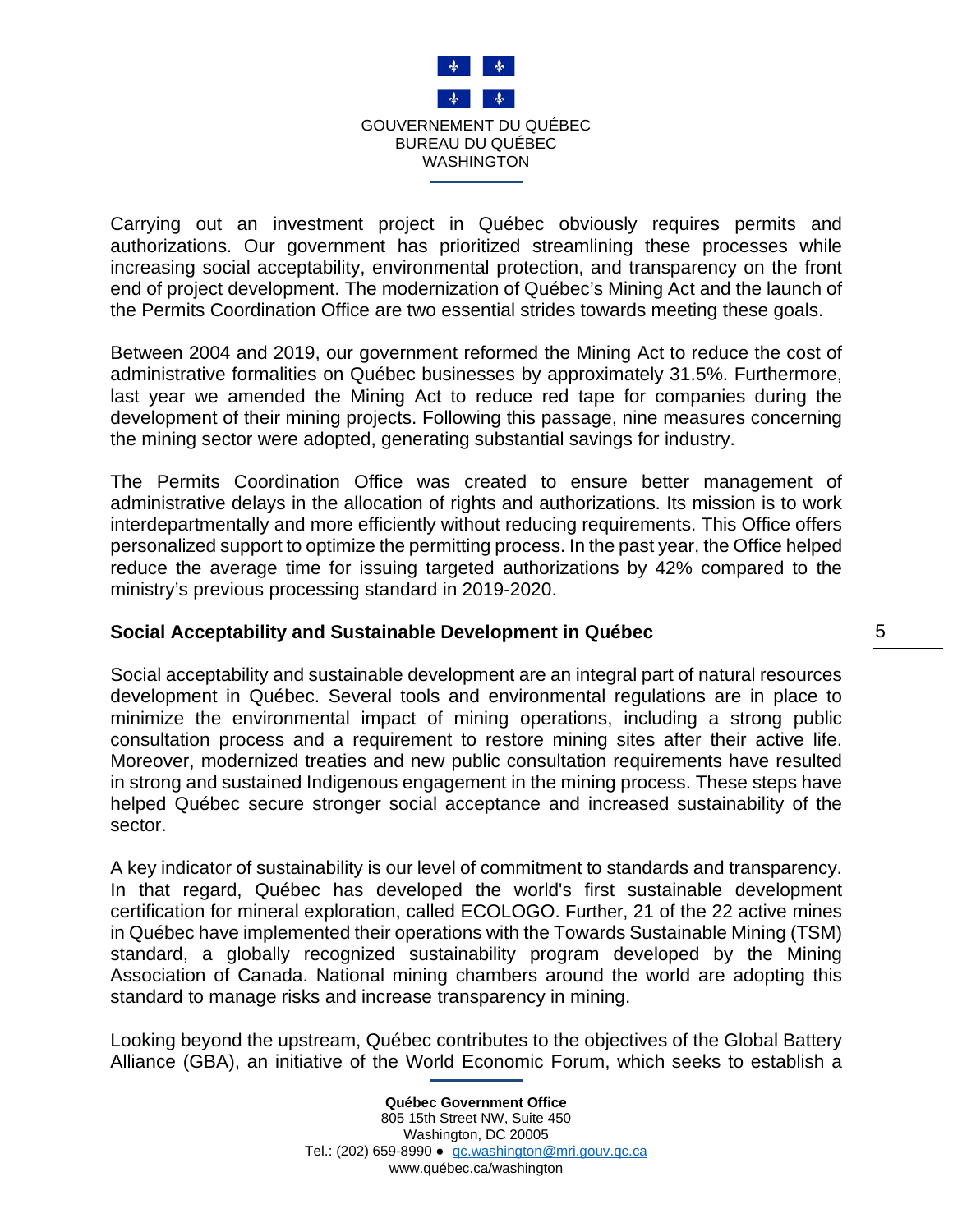

digital traceability platform for EVs, batteries, and their value chains. With the GBA and in collaboration with electric mobility stakeholders, Nouveau Monde Graphite, and the Government of Canada, Québec is developing a battery minerals traceability system, to ensure battery components produced in Québec meet the highest sustainable procurement standards.

This focus on environmental standards transcends the full value chain, from extraction to reuse. Québec sees mining innovations through a circular economy lens. One Québec company, Lithion Recycling, has perfected an innovative process to recycle all types of lithium-ion batteries and recover 95% of their components, such as lithium, nickel, cobalt, manganese, and graphite. Last January, Lithion Recycling announced the construction of its recycling plant in Québec, with government support, with a recycling capacity of 20,000 batteries per year.

Québec is fortunate to count on a large Indigenous population with whom it has been able to establish modern treaties and build sustainable partnerships. Two examples are the James Bay and Northern Québec Agreement of 1975 and the Northeastern Québec Agreement of 1978, both of which ensure predictability for the sector. More recently, the Grand Alliance was signed in 2020 with the Cree Nation for natural resource and infrastructure development.

In addition to these modern treaties and agreements, in 2019, our government adopted the Native Community Consultation Policy Specific to the Mining Sector. This policy, developed in concert with our Indigenous communities and mining industry, improves the coordination of government action and clarifies the roles and responsibilities of stakeholders. Above all, it strengthens relations between Indigenous communities, the government, and the mining sector. This new partnership-based approach will both decrease the liability of the mining companies and help them work with communities to have a sounder social license from which to operate.

That being said, we recognize this is an ongoing conversation. As such, we want to keep improving the process, for instance by increasing consultations with Indigenous peoples prior to extensive exploration work that may impact the land. We will carry on governmentto-government conversations with our Indigenous peoples to create a stable, inclusive framework that allows our mining industry to thrive.

### **Stronger Together: The Urgency of Collaboration in this Sector**

Beyond sharing our experiences and best practices in the mining sector, the key message of this testimony is the urgent need for Québec and the U.S. to deepen and expand our collaboration to secure these resources. This partnership must be ambitious, ranging from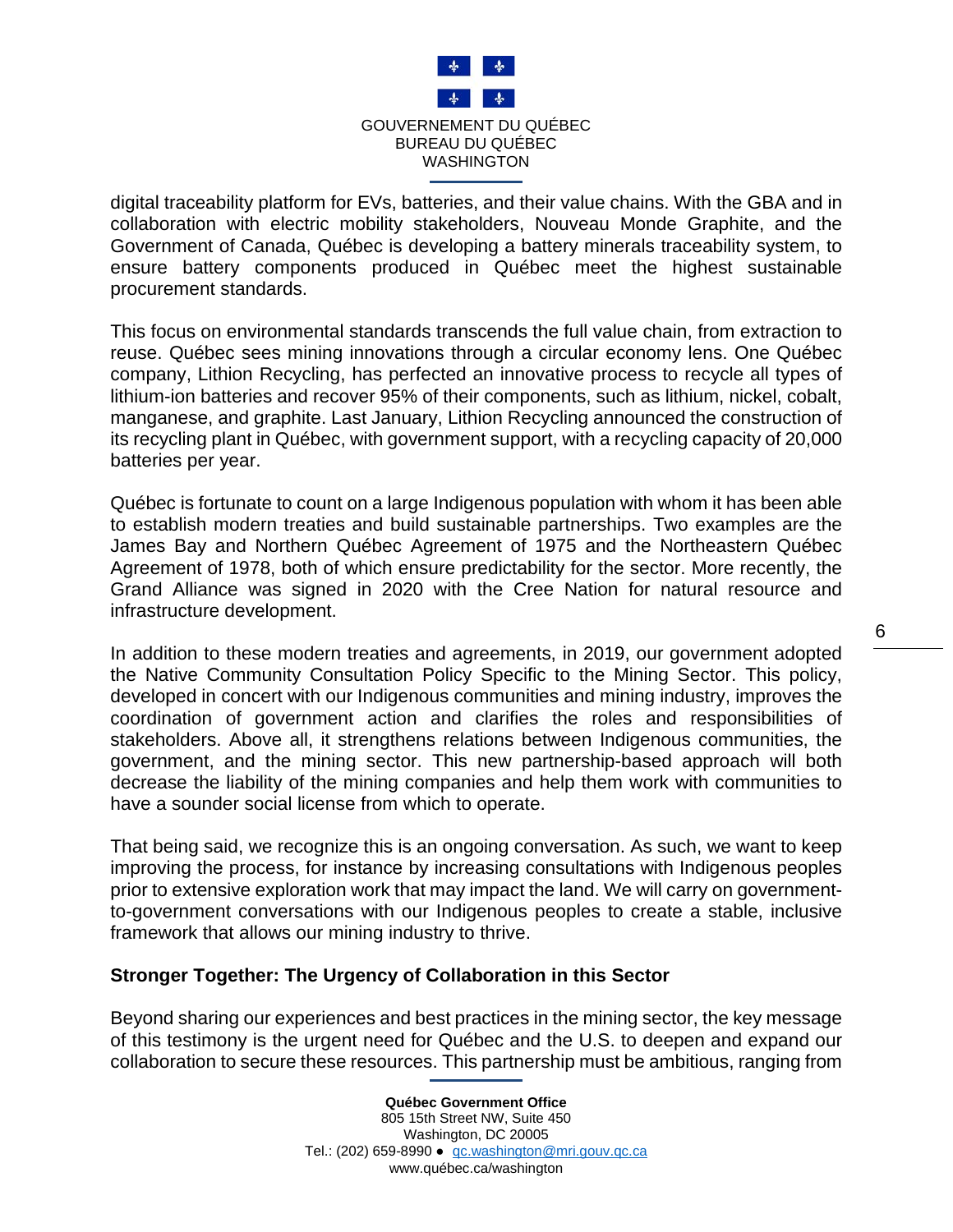

the resources to their end uses and the energy used to extract and build them, respectively.

The current situation in Ukraine underscores the energy and resource vulnerabilities of allied countries. Our long-term overreliance on individual countries, including some geopolitical competitors, for upstream inputs and battery processing only further emphasizes the need for action. Across the batteries, minerals, and energy supply chains the message is the same: the U.S. must diversify their sources and Québec is here to help. Not only by providing the raw materials of our hydro and minerals, but also by contributing to a coordinated North American critical minerals value chain supported by a secure, reliable, and highly integrated grid.

Cooperation must begin now. With non-market actors operating in this space, the only way we can be globally competitive is if we take advantage of our existing infrastructure and supply chains to maximize efficiency. When Canada and the U.S. secure offtake agreements and share resources, our dependency on non-allied nations and overall reliance on importing these materials changes for the better. The United States is uniquely positioned to help Canada develop our resources through trading opportunities. Working together, we can guarantee the highest environmental and labor standards and security of supply.

Leveraging Québec's resources, processing capacity, and high standards fits in perfectly with existing logistical value chain; the roadways, railways, seaways, and Great Lakes ports all connect the continent together. We can extract and process minerals in Québec to feed into the vehicle manufacturing lines in Ontario, the Midwest and the Southeast. All of this is highly integrated and tariff-free thanks to the U.S.-Canada-Mexico Agreement authorized by Congress. Québec is also a gateway to secure mineral imports from other trading allies, like Japan, South Korea, and the European Union, with which Canada has free trade agreements.

This vision of a strong North American EV value chain is already beginning to take shape. The U.S. company, General Motors (GM) – in partnership with South Korea's POSCO – as well as German company, BASF, have both announced CAM facility investments in Québec. The GM-POSCO investment is of particular interest: the CAMs will be developed in Québec, thanks to our cheap and abundant hydropower, which will make large-scale EV manufacturing in North America more competitive. The CAMs developed in Québec will power the next mega-factory GM is building in Lansing, Michigan. It will contribute to the development of GM's electric vehicle complex, with factories in Detroit and Hamtramck, Michigan, Lordstown, Ohio and a future factory in Tennessee. McKinsey estimates that battery manufacturing alone can create as many as 3,200 jobs per plant,

> **Québec Government Office** 805 15th Street NW, Suite 450 Washington, DC 20005 Tel.: (202) 659-8990 · [qc.washington@mri.gouv.qc.ca](mailto:qc.washington@mri.gouv.qc.ca) www.québec.ca/washington